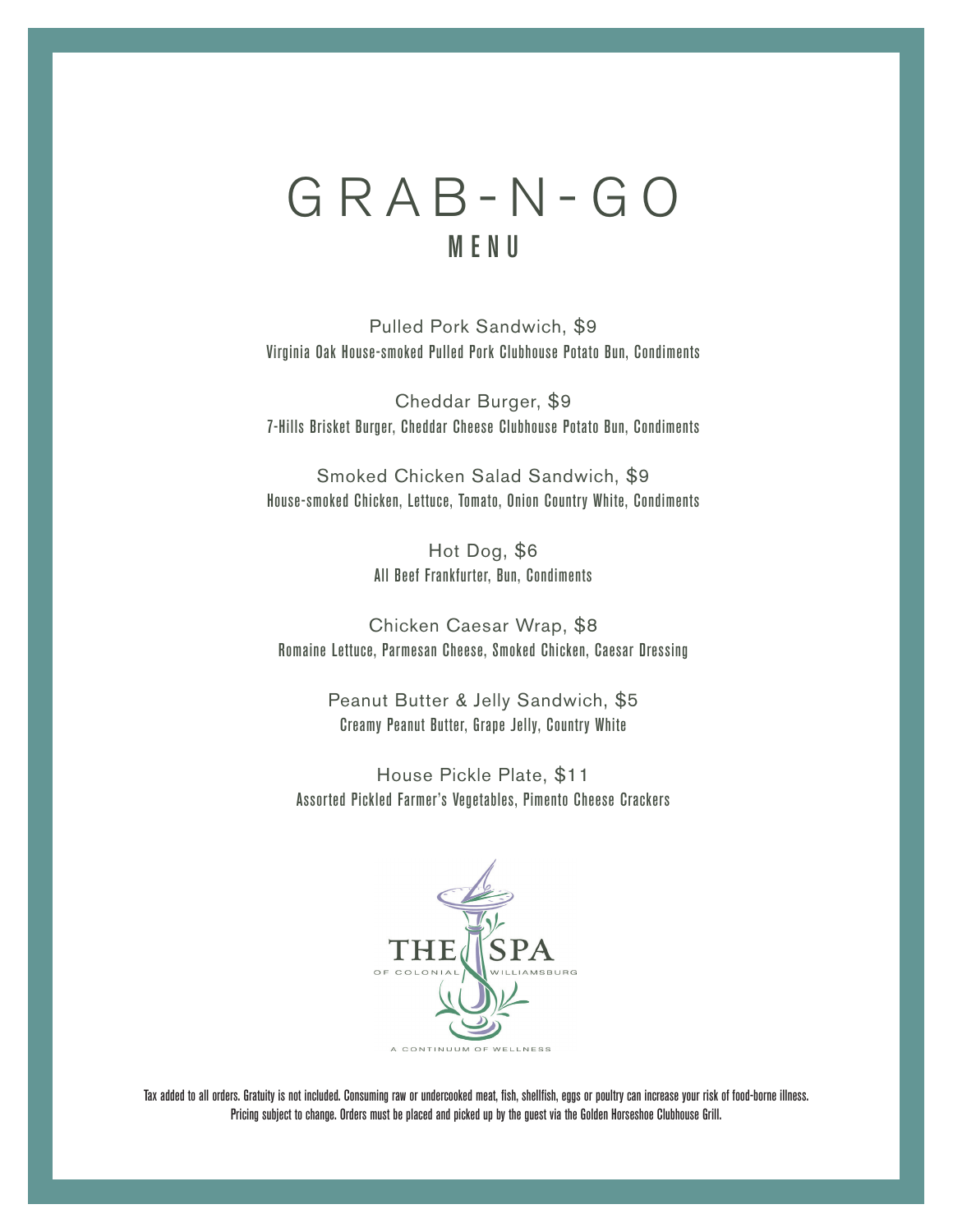# GOLD CLUB KIDS MENU

All Children's Lunches are \$9 served with a side of fries, fruit or baked potato salad.

Swingin' Cheeseburger

Grilled Cheese Sammie

BBQ Chicken and BBQ Pork Slider

Birdie Chicken Tenders

Gold Club Hot Dog



Tax added to all orders. Gratuity is not included. Consuming raw or undercooked meat, fish, shellfish, eggs or poultry can increase your risk of food-borne illness. Pricing subject to change. Orders must be placed and picked up by the guest via the Golden Horseshoe Clubhouse Grill.